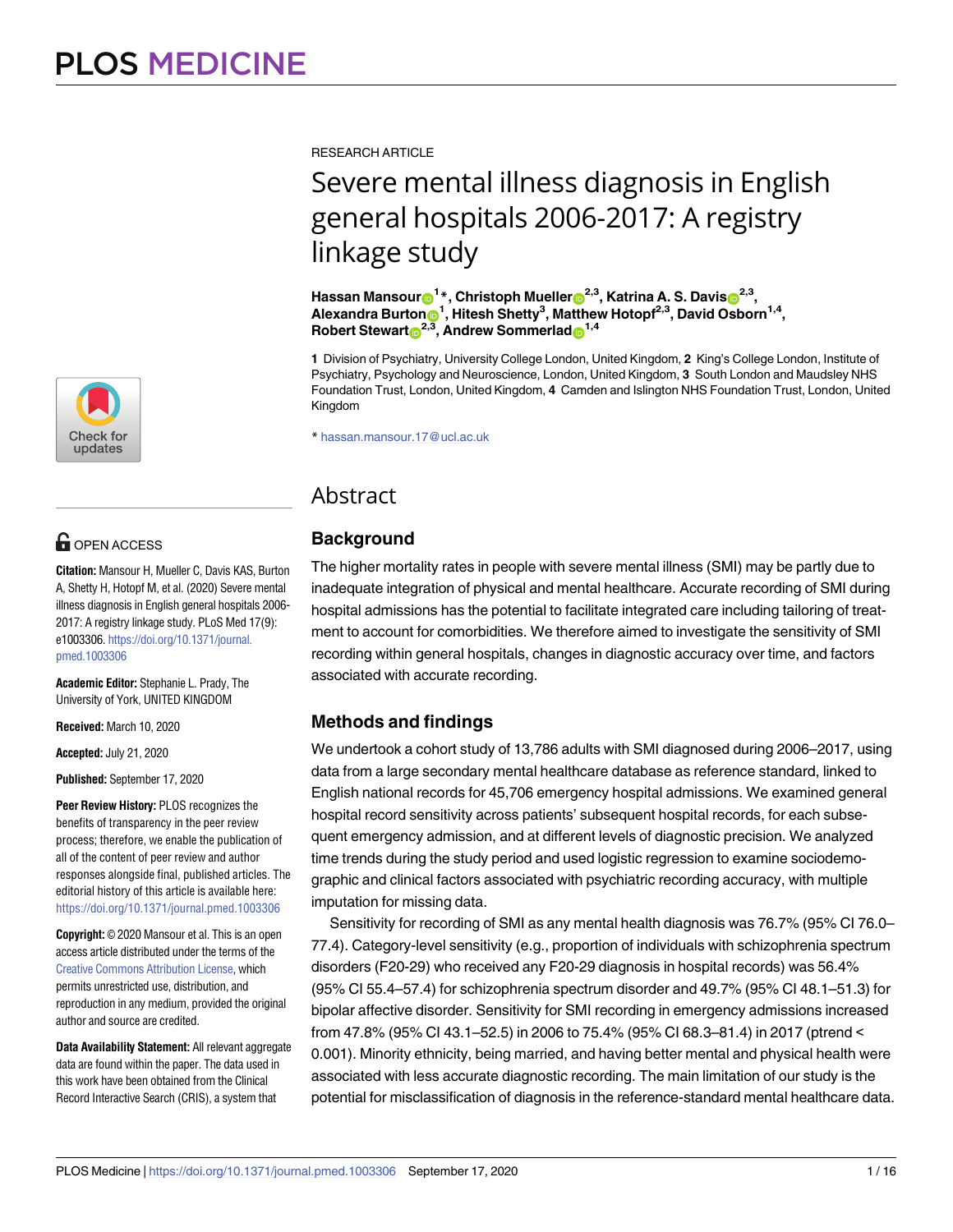has been developed for use within the NIHR Mental Health Biomedical Research Centre (BRC) at the South London and Maudsley NHS Foundation Trust (SLaM). It provides authorized researchers with regulated access to anonymized information extracted from SLaM's electronic clinical records system. Individual-level data are restricted in accordance to the strict patient led governance established at South London and The Maudsley NHS Foundation Trust, and by NHS Digital for the case of linked data. Data are available for researchers who meet the criteria for access to this restricted data: (1) SLaM employees or (2) those having an honorary contract or letter of access from the trust. For further details, and to obtain an honorary research contract or letter of access, contact the CRIS Administrator at [cris.](mailto:cris.administrator@kcl.ac.uk) [administrator@kcl.ac.uk.](mailto:cris.administrator@kcl.ac.uk)

**Funding:** The authors received no specific funding for this work.

**Competing interests:** I have read the journal's policy and the authors of this manuscript have the following competing interests: The data resource is funded by the National Institute for Health Research (NIHR) Biomedical Research Centre at South London and Maudsley NHS Foundation Trust and King's College London. HM, AB, DO, and AS are supported by the UCLH NIHR Biomedical Research Centre. KD is funded by the NIHR Biomedical Research Centre at South London and Maudsley NHS Foundation Trust and King's College London. DO is in part supported by the NIHR Applied Health Research Collaboration (ARC) North Thames at Bart's Health NHS Trust. RS declares receipt of research support within the last 5 years from Roche, Janssen, GSK, and Takeda. AS was funded by a fellowship from the Wellcome trust during the submitted work.

**Abbreviations:** ADL, activity of daily living; EHR, electronic health record; HES, Hospital Episode Statistics; HoNOS, Health of the Nation Outcome Scale; ICD-10, International Statistical Classification of Diseases and Related Health Problems, Tenth Revision; IQR, interquartile range; OR, odds ratio; SLaM, South London and Maudsley National Health Service Foundation Trust; SMI, severe mental illness.

## **Conclusions**

Our findings suggest that there have been improvements in recording of SMI diagnoses, but concerning under-recording, especially in minority ethnic groups, persists. Training in culturally sensitive diagnosis, expansion of liaison psychiatry input in general hospitals, and improved data sharing between physical and mental health services may be required to reduce inequalities in diagnostic practice.

## Author summary

## **Why was this study done?**

- People with severe mental illness (SMI) have increased mortality and morbidity, largely due to preventable medical conditions, and these disparities have the potential to be ameliorated through better healthcare integration.
- Accurate recognition of SMI during hospital admissions can be critical as it allows continuity of previous pharmacological and supportive treatments and tailoring of inpatient and discharge care to individual needs.

## **What did the researchers do and find?**

- We examined the hospital discharge records of 13,786 individuals with SMI diagnosis from a mental health service, who had 45,706 admissions to English general hospitals between 2006 and 2017.
- We found that a psychiatric condition is recorded in around two-thirds of general hospital admissions of people with SMI. Recording of SMI diagnosis increased between 2006 and 2017.
- However, people from ethnic minority and married backgrounds were less likely to have psychiatric diagnosis recorded. Similarly, those with less severe mental or physical health symptoms were also less likely to have diagnosis recorded.

## **What do these findings mean?**

- Despite improvements over the past decade, inequities related to ethnicity remain. Policy-makers and clinicians should endeavor to improve recognition and recording of SMI in general hospital settings to promote integrated physical and mental healthcare.
- A limitation of our study is that our use of electronic health records for the referencestandard means that some people with SMI may have been misclassified.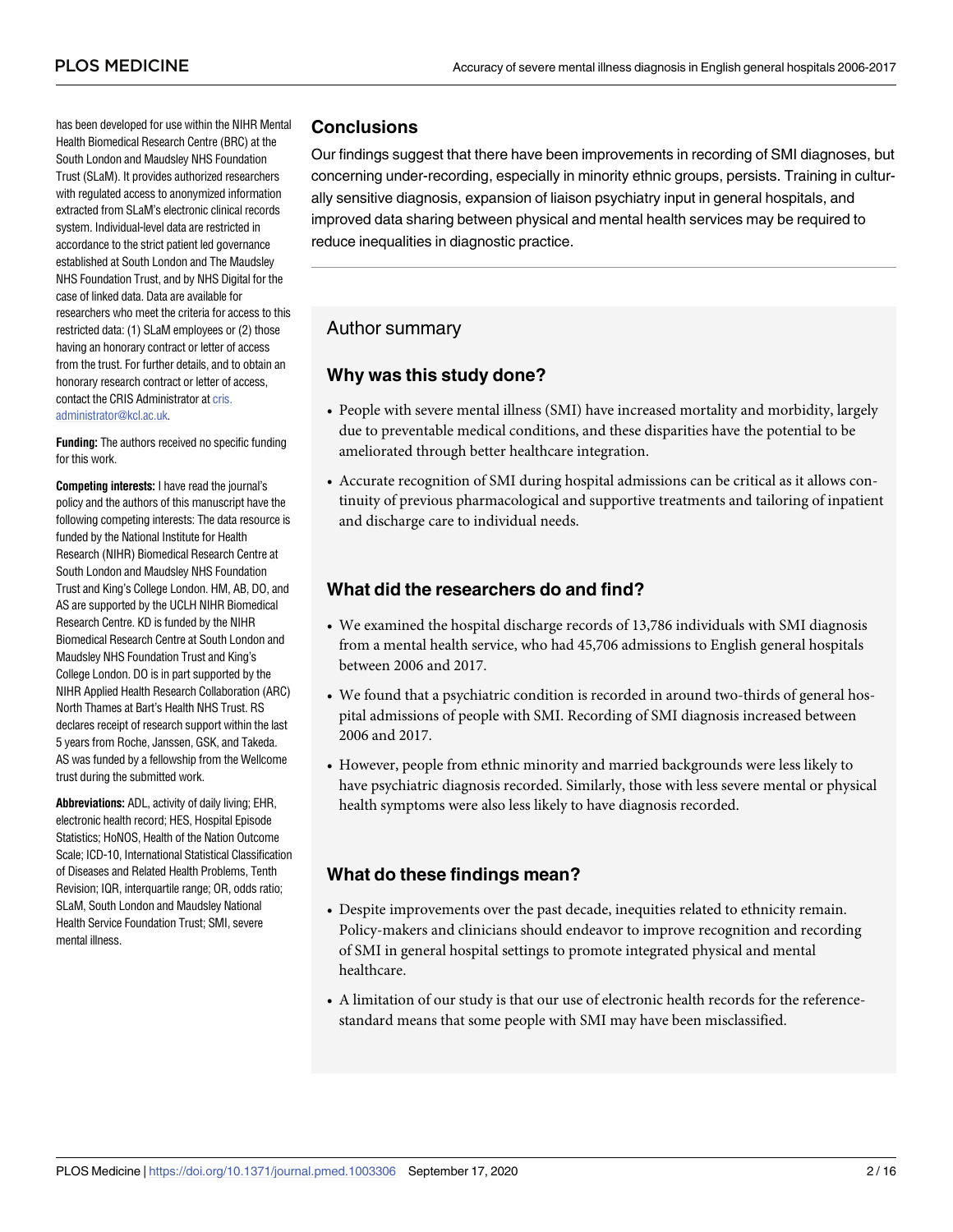### <span id="page-2-0"></span>**Introduction**

Severe mental illnesses (SMI), defined as schizophrenia spectrum and bipolar affective disorders, have lifetime prevalence of around 0.5% and 1% respectively [\[1](#page-13-0), [2](#page-14-0)], and are associated with several physical comorbidities that increase the risk of general hospital admission  $[3, 4]$  $[3, 4]$  $[3, 4]$  $[3, 4]$ . Life expectancy is 10–15 years lower for people with SMI [[5\]](#page-14-0), and this health gap is increasing over time [\[6](#page-14-0)], with SMI contributing to 3.5% of worldwide years lost to disability [\[7](#page-14-0)]. The 2019 Lancet Commission on Physical Health of People with Mental Illness identified the need for multidisciplinary approaches to multimorbidity in people with mental illness [\[8\]](#page-14-0). An important aspect of such healthcare integration is detection of psychiatric conditions in healthcare settings to allow continuity of previous care such as medication and tailoring of inpatient and discharge plans to account for comorbidity [\[9](#page-14-0)]. However, the separation of physical and mental healthcare in the United Kingdom, with different hospital settings using discrete electronic health records (EHRs), may inhibit this.

There has been limited research into recognition of mental health conditions within secondary physical healthcare settings. One study investigated SMI recording in primary care [\[10\]](#page-14-0), and another investigated recognition specifically of deliberate self-poisoning within one UK general hospital's EHRs [[11](#page-14-0)]; both were conducted over 20 years ago. A further study examined recording of alcohol disorders in primary and secondary care [\[12\]](#page-14-0). Other studies have investigated accuracy of psychiatric, rather than general hospital, records, in which recognition of mental illness is likely to be higher [[13](#page-14-0)]. No studies have investigated time-trend changes or factors associated with systematic differences in SMI recording. Understanding such changes may inform future approaches to improving illness recording and elucidate potential biases in hospital records, which are being increasingly used for case-ascertainment in epidemiological studies [\[14\]](#page-14-0).

We therefore aimed to evaluate the accuracy of SMI recording during English general hospital admissions of a person with preexisting SMI who is admitted to a general hospital for any health condition, using a large secondary mental healthcare database to identify people with SMI, and linked national general hospital data to assess diagnostic recording. Our specific objectives were to calculate the sensitivity of SMI diagnosis in general hospital records, evaluate time-trend changes of SMI diagnosis recording in general hospital records from 2006 to 2017, and examine association of sociodemographic and clinical factors with accuracy of psychiatric recording in general hospital records.

## **Methods**

#### **Study design and participants**

We undertook a cohort study, using data from the South London and Maudsley National Health Service (NHS) Foundation Trust (SLaM), one of Europe's largest secondary mental healthcare trusts providing support to around 1.36 million people living in 4 ethnically diverse communities in South London, UK (Croydon, Lambeth, Lewisham, and Southwark). We used the "Clinical Record Interactive Search" (CRIS) data extraction tool, which enables construction of databases suitable for research by identifying, retrieving, and linking a pseudonymized version of SLaM patient records for over 450,000 individuals [[15](#page-14-0)]. CRIS uses natural language processing (NLP) algorithms developed on General Architecture for Text Engineering (GATE) software [\[16\]](#page-14-0) to extract information from unstructured fields of the clinical record. SLaM data were linked using deterministic matching procedures to NHS Digital's Hospital Episode Statistics data source to identify admissions to any English hospital. Oxfordshire Research Ethics Committee C (18/SC/0372) approved these resources for secondary analysis.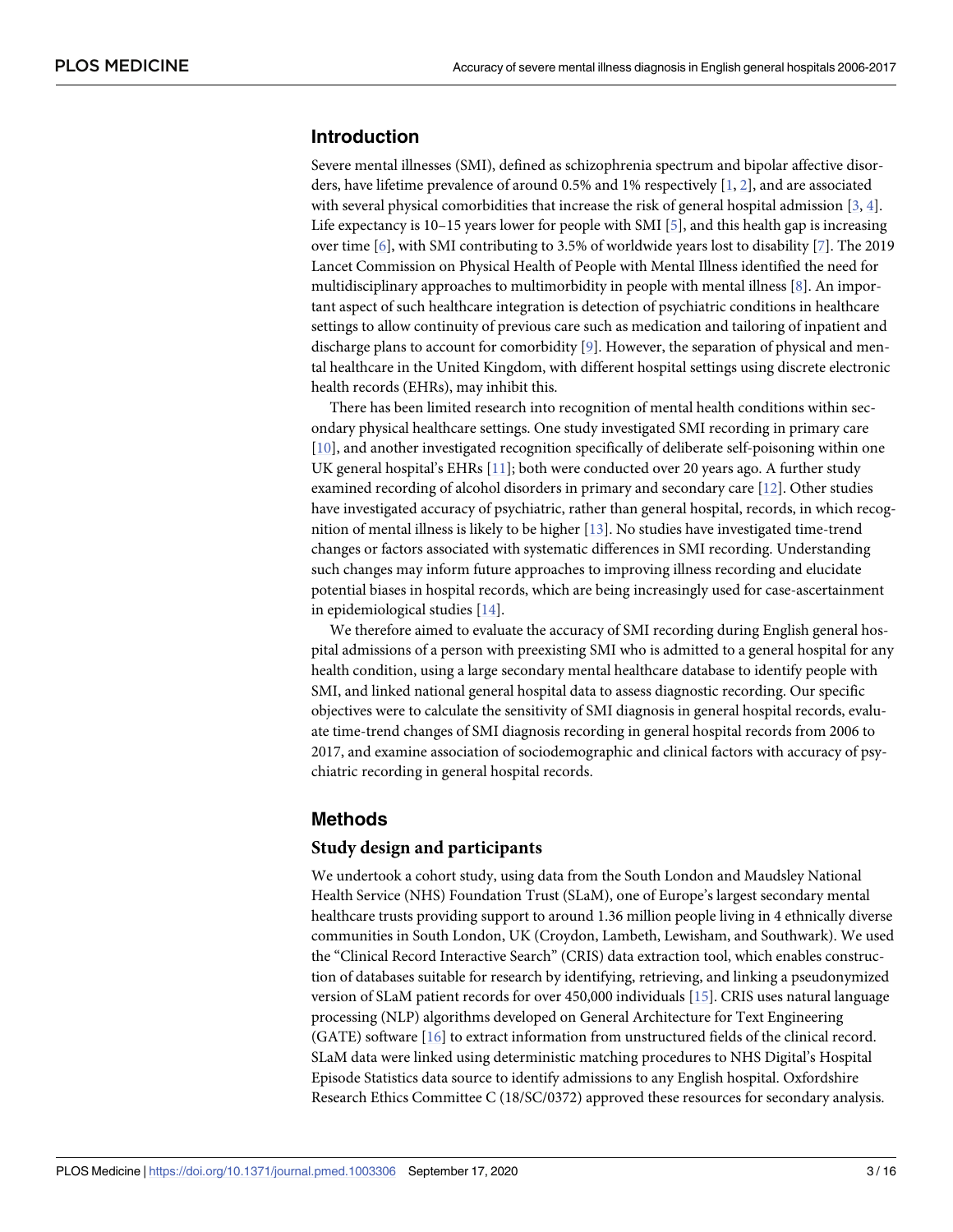<span id="page-3-0"></span>The terms of the ethical approval do not require consent to be provided, but all participants have the right to opt out of data use at any time. This study is reported as per the Strengthening the Reporting of Observational Studies in Epidemiology (STROBE) guideline (S1 [STROBE](#page-12-0) [Checklist](#page-12-0)) [\[17\]](#page-14-0).

These data were selected to generate "reference-standard" SMI diagnoses because they included information from the predominant diagnostic and treatment service for mental illnesses in the catchment area. Patients were diagnosed after assessment by mental health staff, e.g., a psychiatrist, nurse, or psychologist, according to the International Statistical Classification of Diseases and Related Health Problems, Tenth Revision (ICD-10) [\[18\]](#page-14-0), which is the predominant diagnostic framework in the UK.

We included study participants who (1) had clinical contact with SLaM mental health services between 1 January 2006 and 31 March 2017 while aged 18 or over, (2) were diagnosed at any time with schizophrenia (ICD-10 code F20), schizotypal disorder (F21), delusional disorder (F22), schizoaffective disorder (F25), other nonorganic psychotic disorder (F28), unspecified nonorganic psychosis (F29), manic episode (F30), or bipolar affective disorder (F31), including those described in clinical coding or records as "probable" or "in remission," and (3) were admitted to an English NHS general (nonpsychiatric) hospital after the first diagnosis of SMI in CRIS. Participants were identified from diagnoses in structured EHR diagnostic fields or unstructured text. Participants were assigned to only 1 diagnostic category following the "hierarchy" of psychiatric diagnoses [\[19\]](#page-14-0) (e.g., an individual diagnosed sequentially with schizophrenia [F20] and a manic episode [F30] would be assigned to F20 group), as in previous studies [\[20\]](#page-14-0). We did this to avoid double-counting patients who may have been diagnosed at different times within the reference-standard database as having a schizophrenia-like disorder and bipolar disorder; we judged that this most likely represented evolving clinical opinion rather than coexistence of the 2 disorders, which is clinically unlikely [\[21\]](#page-14-0).

#### **Outcomes**

We obtained outcome data from Hospital Episode Statistics (HES) records, which include clinical diagnoses according to ICD-10 criteria from admissions to any hospital within England [\[22\]](#page-14-0). The HES database is primarily designed to allocate payment to hospitals for the care they provide, and its secondary uses are for research and health service planning. The index date for our study was the first SMI diagnosis within SLaM, and we obtained data from HES on all subsequent admissions of included patients to general (i.e., nonpsychiatric) hospitals, including dates of admission and discharge, admission method (emergency, i.e., unplanned admission, or elective, such as admission for renal dialysis, wound dressing, chemotherapy, or elective surgery), and up to 20 primary and secondary recorded diagnoses. Our outcome of interest was recording of psychiatric illness in any of the 20 recorded primary or secondary diagnoses.

Diagnoses recorded in HES include those clinically identified by hospital staff during admissions, those derived from preexisting clinical records from secondary mental health trusts or previous hospital medical records, or those obtained following communication with primary care. Separate EHRs are used in different hospital trusts, meaning that diagnoses are not automatically entered in general hospital records from secondary mental healthcare or primary care records. Some EHRs may automatically populate diagnosis fields with previously recorded chronic conditions, although there are no data available to determine the extent of this practice.

#### **Covariates**

We obtained age, sex, ethnicity (White, Mixed, Asian or British Asian, Black or Black British, and other) and marital status (single, married or cohabiting, divorced or separated, and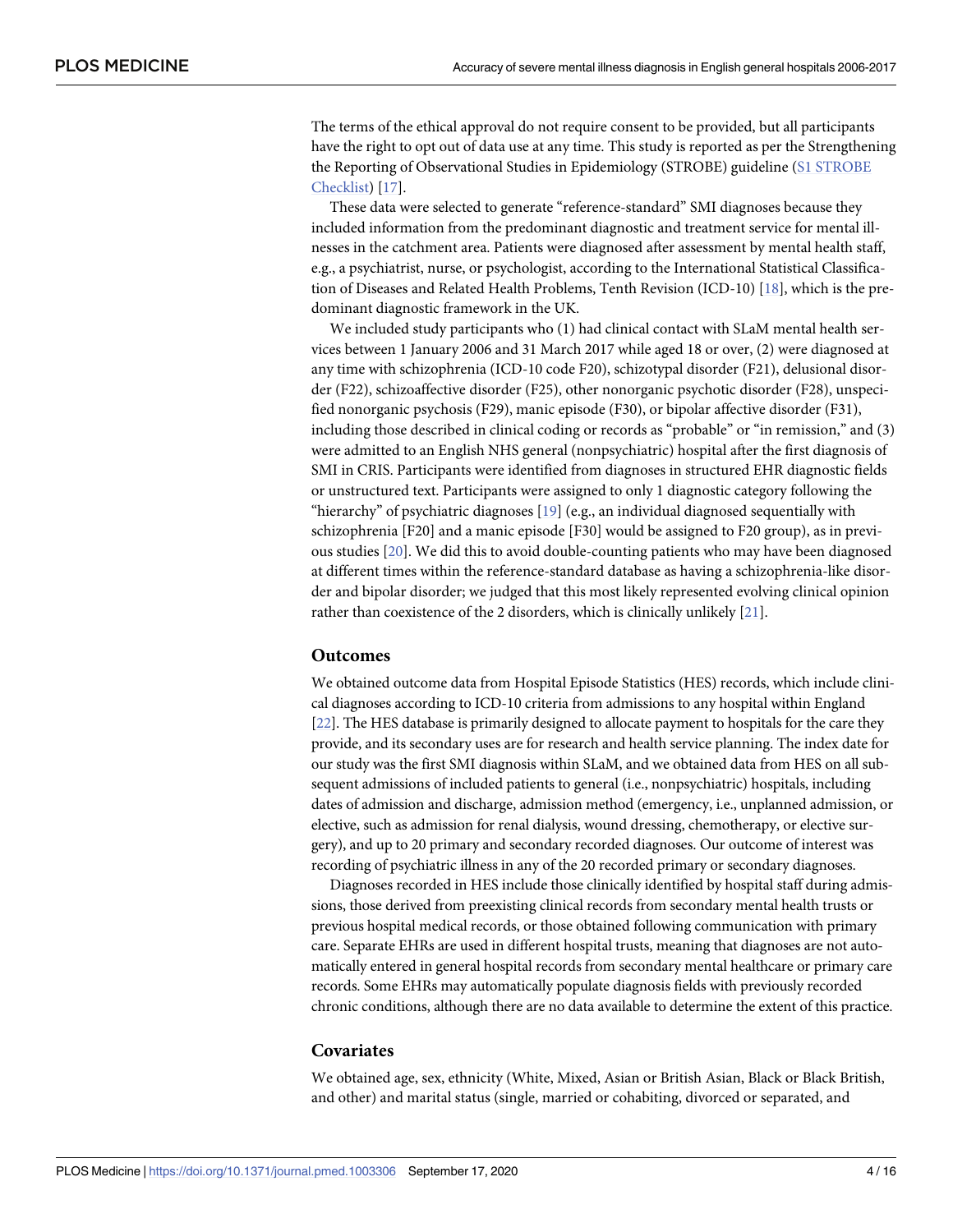<span id="page-4-0"></span>widowed) from SLaM records data. We used the Index of Multiple Deprivation (IMD) [[23](#page-14-0)] to rate neighborhood-level socioeconomic deprivation. Clinical presentation was derived using the Health of the Nation Outcome Scale (HoNOS), which is a clinician-rated measure routinely applied in UK mental health services to assessed patients with good validity and adequate reliability [[24](#page-15-0)]. HoNOS comprises of 12 subscales, each rated on a 5-point Likert scale with higher values indicating more severe problems; we dichotomized these into 0–1, indicating no or minor problems, and 2–4, indicating more severe problems. As we aimed to assess association of mental illness severity with diagnostic recording, we combined the subscales reflecting mental health symptoms (agitation, self-injury, drug/alcohol use, cognitive impairment, delusions/hallucinations and depressed mood) into an ordinal scale indicating 0 symptoms, 1 current mental health symptom, 2 current mental health symptoms, and 3+ current mental health symptoms, as in previous studies [\[25\]](#page-15-0). We also used the physical illness and activity of daily living (ADL) impairment subscales as covariates. All covariates were derived from time closest to first general hospital admission.

#### **Analysis**

Our prospective analysis plan is in S1 [Text.](#page-12-0) We described sociodemographic characteristics according to whether SMI had ever been recorded in hospital records using chi-squared tests for categorical data and independent *t* tests for continuous data. We described the primary diagnoses for admissions.

- 1. **Sensitivity of general hospital SMI diagnosis.** We examined sensitivity of psychiatric diagnosis recording at patient-level (proportion of people with SLaM SMI diagnosis who ever had a mental illness recorded in their complete general hospital records as a primary or secondary diagnosis) and emergency admission-level (proportion who have a mental illness recorded in primary or secondary diagnoses during each emergency admission). We chose to examine emergency admissions as nonemergency admissions are usually recurrent brief admissions, which we considered were unlikely to warrant a full diagnostic assessment [[26](#page-15-0)]. In response to peer-reviewer comments, we additionally calculated (1) patient-level sensitivity according to the number of previous hospital admissions  $(0, 1-5, \geq 6)$  and  $(2)$  admission-level sensitivity according to the primary diagnosis recorded for each hospital admission (grouped into ICD-10 categories). We report our sensitivity calculations at different levels of diagnostic accuracy. Our primary analyses calculated sensitivity at the level of any psychiatric diagnosis (proportion of individuals with SLaM diagnosis of any F20-31 disorder who receive any psychiatric diagnosis [F00-99] in HES). We also examined category-specific sensitivity (e.g., proportion of individuals with schizophrenia spectrum disorders [F20-29] who received any F20-29 diagnosis in HES) and disorder-specific diagnosis (e.g. proportion of individuals with schizophrenia diagnosis [F20] who specifically received an F20 diagnosis in HES). We calculated 95% confidence intervals for sensitivity using the Clopper–Pearson method [[27](#page-15-0)].
- 2. **Time-trend changes from 2006 to 2017.** We calculated sensitivity for each participant's first emergency hospital admission following SMI diagnosis stratified by year of admission and used Cochran-Armitage test to examine sensitivity changes over time [[28](#page-15-0)].
- 3. **Association of sociodemographic and clinical factors with psychiatric diagnosis being unrecorded.** We calculated the association of sociodemographic and clinical characteristics with unrecorded diagnosis (no psychiatric diagnosis ever being recorded at a patient level) using multivariable logistic regression. Included variables were age, sex, ethnicity, marital status, IMD, number of mental illness symptoms, physical illness, ADL impairment, and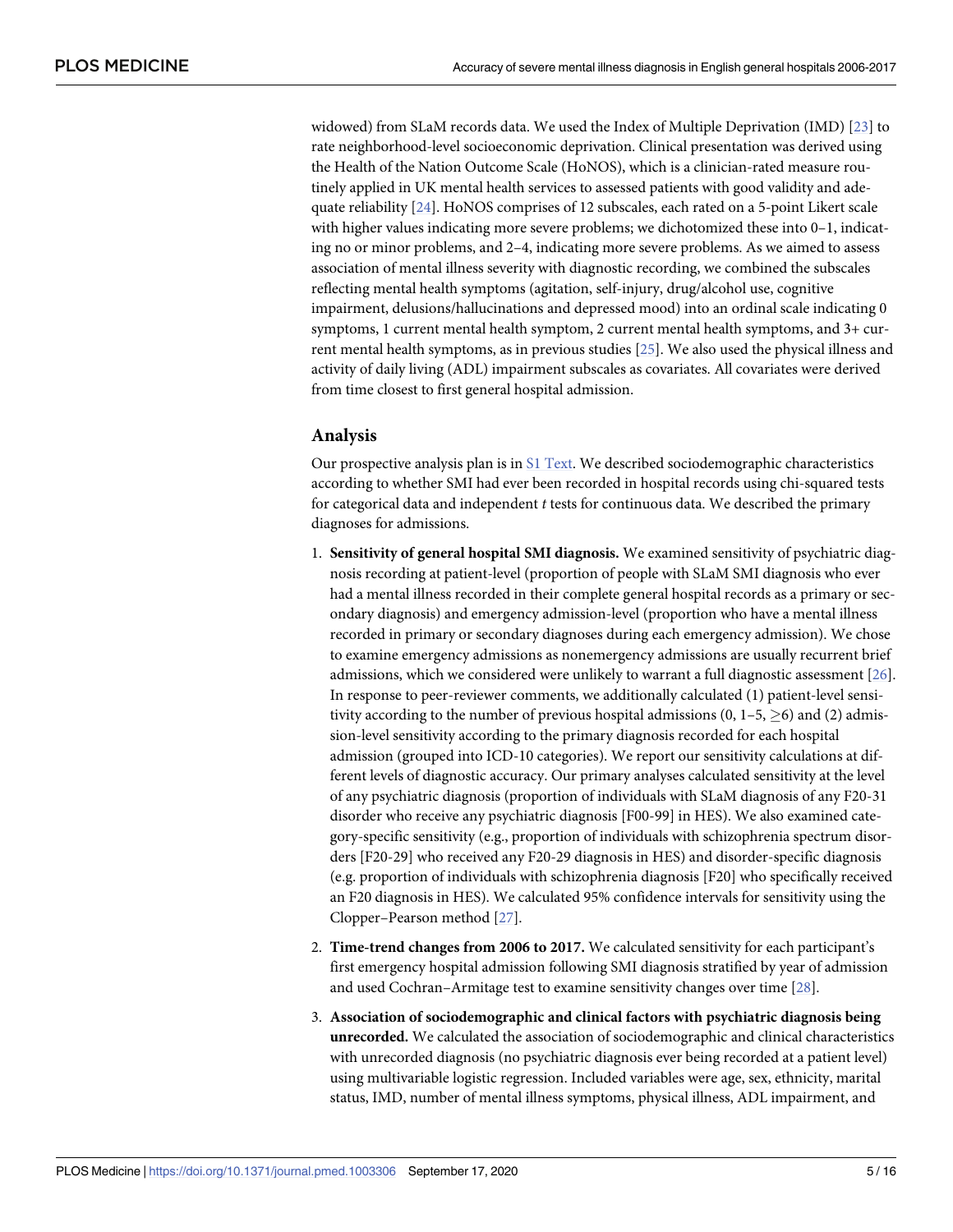<span id="page-5-0"></span>number of hospital admissions (log-transformed because of the skewed distribution). To explore the impact of missing data, we conducted 2 non-prespecified sensitivity analyses. We first repeated the analysis without HoNOS variables because these data were missing for 21% of the cohort. We also used multiple imputation with chained equations to create 20 imputed datasets using STATA's mi package by replacing missing values using a model constructed from all available covariates and outcome variables; our imputation used predictive mean matching for continuous data and logistic regression for categorical data. We then conducted logistic regression on each imputed dataset before combining coefficients using Rubin's rules [\[29\]](#page-15-0). The fraction of missing information after imputation was 0.33, so 20 imputed datasets is likely to give replicable estimates of standard error [\[30\]](#page-15-0).

All analyses were undertaken using STATA SE version 15 (Stata Corp. [https://www.stata.](https://www.stata.com/) [com/\)](https://www.stata.com/).

#### **Results**

We identified 28,832 individuals with F20-31 diagnosis who were seen by SLaM between 1 January 2006 and 31 March 2017 ([Fig](#page-6-0) 1). We excluded 2,410 because of diagnosis of acute and transient psychotic disorder (F23) or induced delusional disorders (F24). A further 12,636 individuals were excluded as they had no hospital admissions in the study period. Our final sample included 13,786 individuals who had 45,706 emergency admissions ([Fig](#page-6-0) 1). Primary ICD-10 diagnoses are described in S1 [Table;](#page-13-0) mental disorder was the primary diagnosis in 7.9% of emergency hospital admissions.

The mean age was 46.9 years, 51% of participants were female, and the majority were single (64.7%) ([Table](#page-7-0) 1). Most were White ethnicity (59.5%), and the largest ethnic minority group was Black African/Caribbean (27.7%). Three-quarters (10,574, 76.7%) of participants had a schizophrenia spectrum disorder, and 3,212 (23.3%) had bipolar disorder. At the time closest to first general hospital admission, many participants displayed no (24.8%) or one (25.1%) significant mental health symptoms; full information on prevalence of clinical problems in individual HoNOS domains is in S2 [Table.](#page-13-0) The median number of hospital admissions was 3 admissions (interquartile range [IQR] 1, 5) with median duration of follow-up being 7.19 years [IQR 0.4, 10]; 3,047 people died during follow-up.

#### **Sensitivity of general hospital SMI diagnosis**

We found that 10,574 of 13,786 people with SMI had any psychiatric illness recorded during their subsequent general hospital admissions, meaning that sensitivity at the level of each individual patient's complete hospital records was 76.7% (95% CI 76.0–77.4) ([Table](#page-8-0) 2). Patientlevel sensitivity was 57.3% (55.8–58.8) for patients with only 1 admission, 80.7% (79.7–81.6) for those with 2–5 admissions, 92.8% (91.5, 93.9) for those with 6–10 admissions, and 96.7  $(95.7, 97.6)$  for those with  $11+$  admissions.

Sensitivity is lower when examining more specific diagnosis. Sensitivity was 56.4% (55.4– 57.4) for category-specific ICD-10 diagnosis for schizophrenia spectrum disorder (F20-29) and 49.7% (48.1–51.3) for bipolar affective disorders (F30-31). Full results for disorder-specific recording can be found in S3 [Table](#page-13-0). Patient-level sensitivity for schizophrenia (F20) was 45.1% (44.5–45.7) and 40.4% (39.5–41.3) for bipolar affective disorder (F31). Disorder-specific sensitivity for other rarer conditions such as schizoaffective or schizotypal disorder was lower.

For admission-level recordings, 32,033 of 45,706 emergency hospital admissions had any psychiatric diagnosis recorded meaning that sensitivity was 70.1% (69.7–70.5) [\(Table](#page-8-0) 3). Recording of any psychiatric diagnosis was 71.1% (70.7–71.6) for schizophrenia spectrum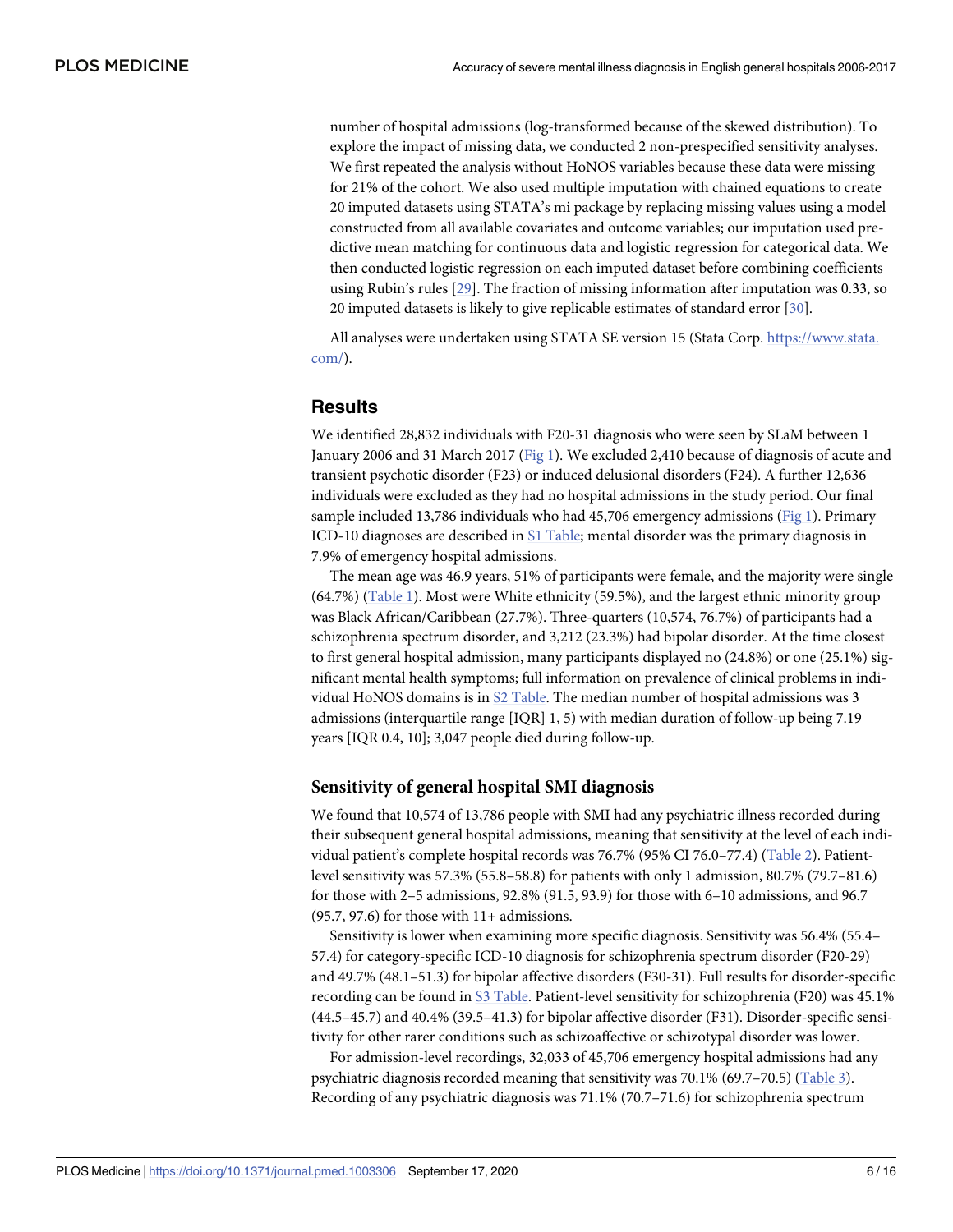<span id="page-6-0"></span>

[Fig](#page-5-0) 1. Cohort of individuals with SMI who were also admitted into general hospitals. CRIS, Clinical Record Interactive Search; F20, schizophrenia; F21, schizotypal disorder; F22, delusional disorder; F23, acute and transient psychotic disorder; F24, induced delusional disorders; F25, schizoaffective disorder; F28, other nonorganic psychotic disorder; F29, unspecified nonorganic psychosis; F30, manic episode; F31, bipolar affective disorder; HES, Hospital Episode Statistics; ICD-10, International Statistical Classification of Diseases and Related Health Problems, Tenth Revision; SMI, severe mental illness.

<https://doi.org/10.1371/journal.pmed.1003306.g001>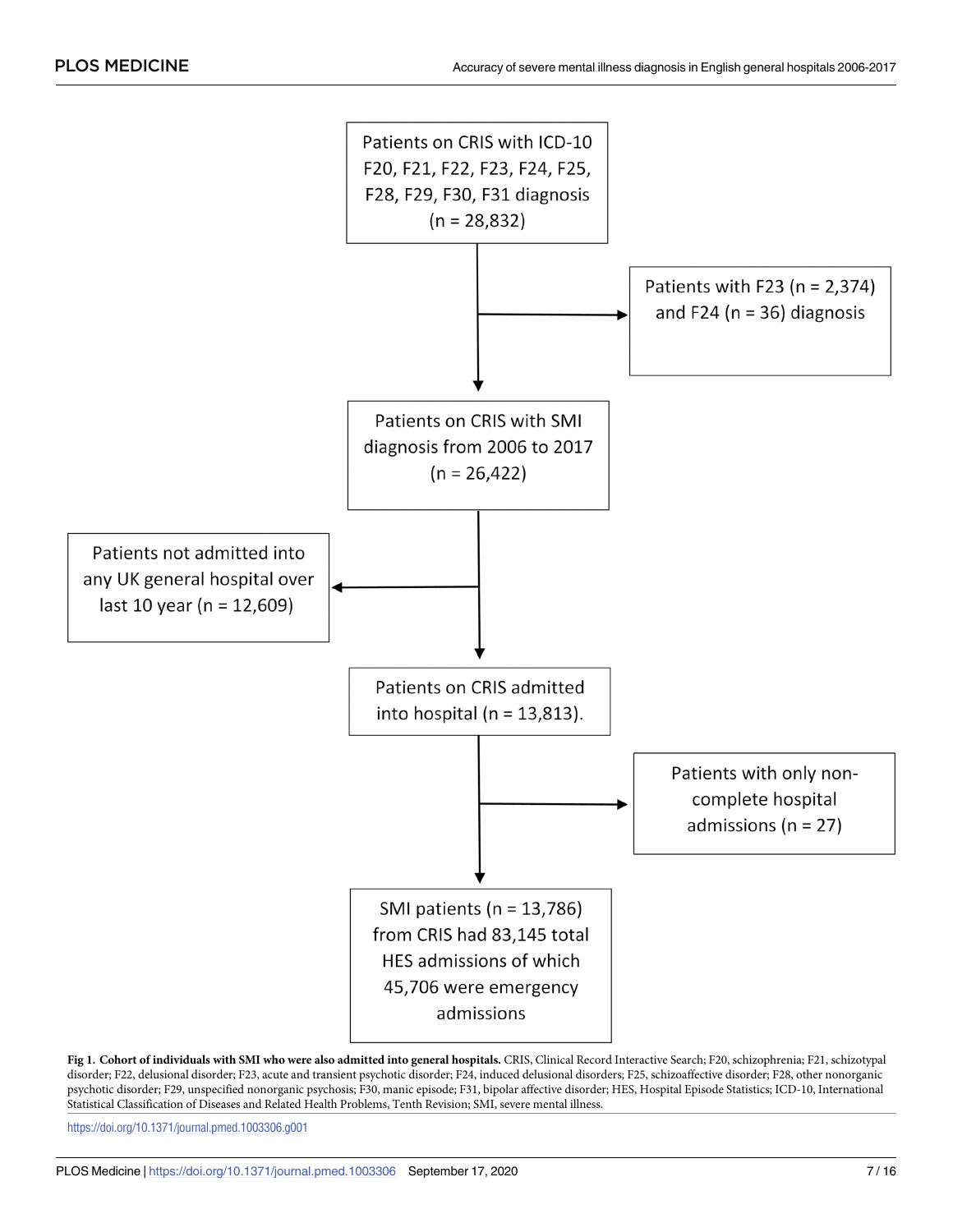| Sociodemographic and Clinical Characteristics                        |                          |                        | <b>All Patients</b><br>Psychiatric Diagnosis<br>Recorded<br>$(n = 13,786)$<br>$(n = 10, 574)$ |                      |      | No Psychiatric<br>Diagnosis Recorded<br>$(n = 3,212)$ |                       | <b>Significance Test</b>     |
|----------------------------------------------------------------------|--------------------------|------------------------|-----------------------------------------------------------------------------------------------|----------------------|------|-------------------------------------------------------|-----------------------|------------------------------|
|                                                                      |                          | $\boldsymbol{N}$       | $\%$                                                                                          | $\boldsymbol{N}$     | $\%$ | $\boldsymbol{N}$                                      | %                     |                              |
| Age <sup>a</sup>                                                     | Mean (SD)                | 46.9 (17.3)            |                                                                                               | 47.7(17.5)           |      | 44.4 (16.7)                                           |                       | $t = 9.5, p < 0.001$         |
|                                                                      | $18 - 24$                | 1,279                  | 9.3                                                                                           | 933                  | 8.8  | 346                                                   | 10.8                  | $\chi$ 2 = 92.5, $p < 0.001$ |
|                                                                      | $25 - 34$                | 2,669                  | 19.4                                                                                          | 1,957                | 18.5 | 712                                                   | 22.2                  |                              |
|                                                                      | $35 - 44$                | 3,108                  | 22.5                                                                                          | 2,310                | 21.9 | 798                                                   | 24.8                  |                              |
|                                                                      | $45 - 54$                | 2,368                  | 17.2                                                                                          | 1,823                | 17.2 | 545                                                   | 17.0                  |                              |
|                                                                      | $55 - 64$                | 1,968                  | 14.3                                                                                          | 1,586                | 15.0 | 382                                                   | 11.9                  |                              |
|                                                                      | $65+$                    | 2,394                  | 17.4                                                                                          | 1,965                | 18.6 | 429                                                   | 13.4                  |                              |
|                                                                      | Missing                  | 0                      |                                                                                               | $\theta$             |      |                                                       | $\boldsymbol{\theta}$ |                              |
| <b>Sex</b>                                                           | Female                   | 7,036                  | 51.0                                                                                          | 5,352                | 50.6 | 1,684                                                 | 52.4                  | $\chi$ 2 = 3.2, $p = 0.072$  |
|                                                                      | Missing                  | 0                      |                                                                                               | $\boldsymbol{0}$     |      | $\boldsymbol{\theta}$                                 |                       |                              |
| Ethnicity                                                            | White                    | 7,896                  | 59.5                                                                                          | 6,308                | 61.8 | 1,588                                                 | 51.9                  | $\chi$ 2 = 99.2, $p < 0.001$ |
|                                                                      | Mixed                    | 326                    | 2.5                                                                                           | 244                  | 2.4  | 82                                                    | 2.7                   |                              |
|                                                                      | Asian                    | 677                    | 5.1                                                                                           | 505                  | 4.9  | 172                                                   | 5.6                   |                              |
|                                                                      | Black African/ Caribbean | 3,673                  | 27.7                                                                                          | 2,659                | 26.0 | 1,014                                                 | 33.1                  |                              |
|                                                                      | Other                    | 703                    | 5.3                                                                                           | 498                  | 4.9  | 205                                                   | 6.7                   |                              |
|                                                                      | Missing                  | 511<br>360             |                                                                                               | 151                  |      |                                                       |                       |                              |
| Marital Status <sup>b</sup>                                          | Single                   | 8,217                  | 64.7                                                                                          | 6,362                | 64.9 | 1,855                                                 | 64.1                  | $\chi$ 2 = 38.6, $p < 0.001$ |
|                                                                      | Married                  | 2,076                  | 16.4                                                                                          | 1,512                | 15.4 | 564                                                   | 19.5                  |                              |
|                                                                      | Divorced                 | 1,621                  | 12.8                                                                                          | 1,281                | 13.1 | 340                                                   | 11.7                  |                              |
|                                                                      | Widowed                  | 780                    | 6.1                                                                                           | 644                  | 6.6  | 136                                                   | 4.7                   |                              |
|                                                                      | Missing                  | 1,092                  |                                                                                               | 775                  |      | 317                                                   |                       |                              |
| Mean deprivation score (SD) <sup>b</sup>                             |                          | 30.0(1.1)              |                                                                                               | 30.0(1.1)            |      | 30.1(1.0)                                             |                       | $t = -0.7, p = 0.467$        |
|                                                                      | Missing                  | 467                    |                                                                                               | 389                  |      | 78                                                    |                       |                              |
| <b>Mental Health Symptoms</b><br>(from HoNOS subscales) <sup>c</sup> | No Symptoms              | 3,427                  | 31.2                                                                                          | 2,465                | 29.4 | 962                                                   | 37.2                  | $\chi$ 2 = 93.1, $p < 0.001$ |
|                                                                      | 1 Symptom                | 3,458                  | 31.5                                                                                          | 2,611                | 31.1 | 847                                                   | 32.8                  |                              |
|                                                                      | 2 Symptoms               | 2,314                  | 21.1                                                                                          | 1,841                | 22.0 | 473                                                   | 18.3                  |                              |
|                                                                      | 3+ Symptoms              | 1,771                  | 16.1                                                                                          | 1,467                | 17.5 | 304                                                   | 11.8                  |                              |
|                                                                      | Missing <sup>d</sup>     | 2,816                  |                                                                                               | 2,190                |      | 626                                                   |                       |                              |
|                                                                      | Number of symptoms (IQR) | 1(0, 2)                |                                                                                               | 1(0, 2)              |      | 1(0, 2)                                               |                       |                              |
| Number of HES admissions (IQR) Range of admissions                   |                          | 3(1, 5)<br>$1 - 1.413$ |                                                                                               | 3(2, 6)<br>$1 - 951$ |      | 1(1, 5)                                               | $1 - 1.413$           |                              |

<span id="page-7-0"></span>[Table](#page-5-0) 1. Sociodemographic and clinical characteristics of all participants, according to whether psychiatric diagnosis ever made in subsequent general hospital **records.**

<sup>a</sup>At time of first CRIS admission.

<sup>b</sup>Nearest to first general hospital admission.

c HoNOS domains closest to general hospital admission.

d HoNOS domain with most missing data.

CRIS, Clinical Record Interactive Search; HES, Hospital Episode Statistics; HoNOS, Health of the Nation Outcome Scale; IQR, interquartile range; SD, standard deviation.

<https://doi.org/10.1371/journal.pmed.1003306.t001>

disorders and 67.1% (66.2–67.9) for bipolar affective disorders. Category-specific admissionlevel sensitivity was 45.5% (45.0–46.1) for admissions of people with schizophrenia spectrum disorder (F20-29) and 39.6% (38.7–40.5) for bipolar affective disorders. Admission-level sensitivity according to primary diagnosis varied from 33.1% (31.3–34.9) for admissions related to pregnancy, childbirth, and the puerperium (ICD-10 codes O00-O99) to 79.7% (78.4, 81.0) for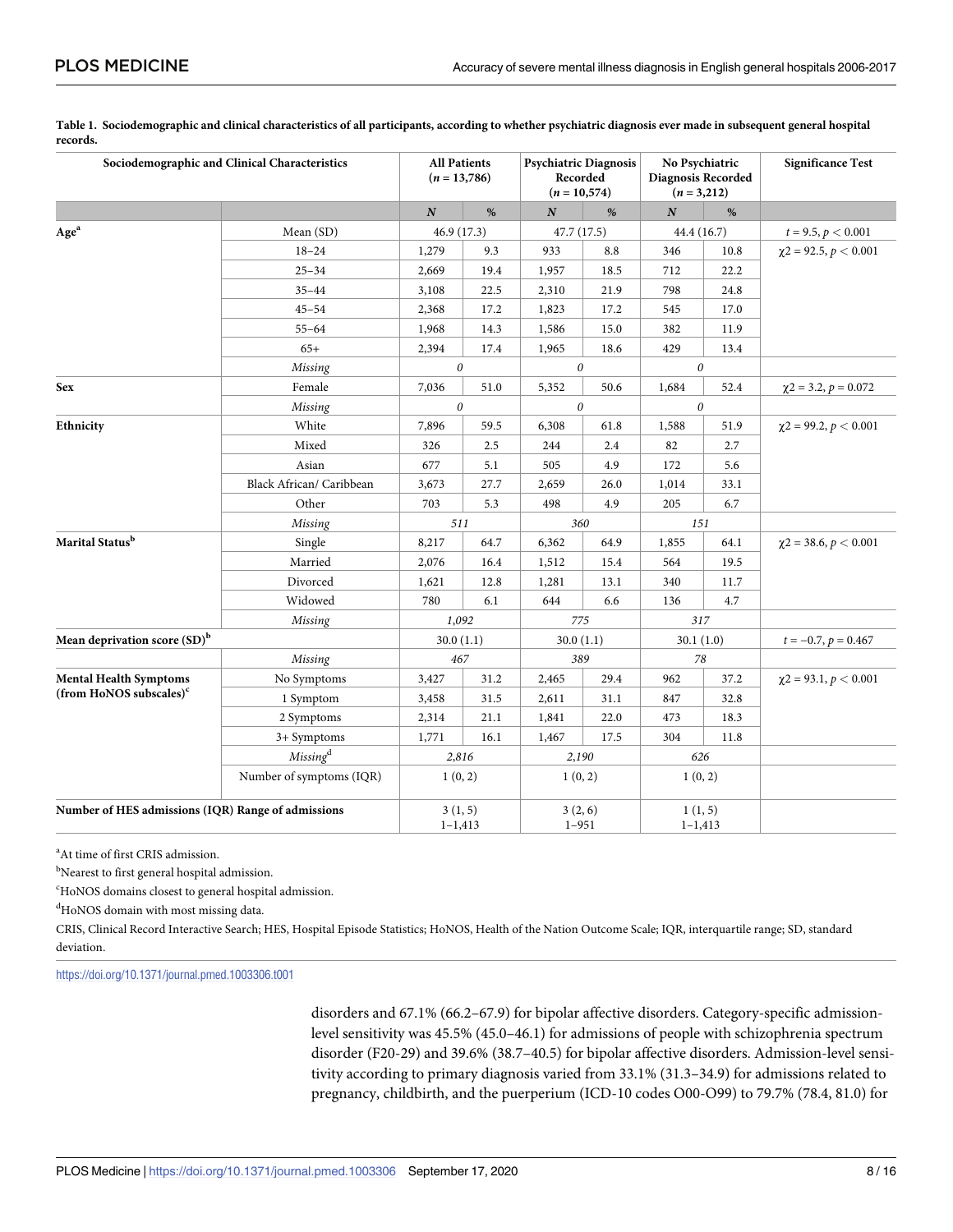| <b>Psychiatric Diagnosis</b> | <b>HES</b><br><b>Diagnosis</b> | <b>Number of True Positives</b> | <b>Sensitivity %</b><br>$(95\% \text{ CI})$ |  |
|------------------------------|--------------------------------|---------------------------------|---------------------------------------------|--|
|                              | Any F code                     | 10,574/13,786                   | 76.7 (76.0–77.4)                            |  |
| $F20-29$                     | % with any F                   | 7,796/10,061                    | 77.5 (76.7–78.3)                            |  |
|                              | % with F20-29                  | 5,672/10,061                    | $56.4(55.4-57.4)$                           |  |
| F30-31                       | % with any F                   | 2,778/3,725                     | 74.6 (73.2–76.0)                            |  |
|                              | % with F30-31                  | 1,852/3,725                     | $49.7(48.1 - 51.3)$                         |  |

<span id="page-8-0"></span>

| Table 2. Sensitivity of general hospital diagnoses of SMI 2006-17, at the level of each individual patient's whole-hospital records. |  |  |  |  |  |  |  |  |
|--------------------------------------------------------------------------------------------------------------------------------------|--|--|--|--|--|--|--|--|
|--------------------------------------------------------------------------------------------------------------------------------------|--|--|--|--|--|--|--|--|

F20-29 Schizophrenia, schizotypal and delusional disorders (excluding acute and transient psychotic disorders; and induced delusional disorder); F30-31 Manic episodes and bipolar affective disorder.

CI, confidence interval; HES, Hospital Episode Statistics; SMI = severe mental illness.

<https://doi.org/10.1371/journal.pmed.1003306.t002>

poisoning-related admissions (T36-65) and 81.0% (79.0, 82.9) for endocrine, nutritional, and metabolic diseases (E00-E90) (see S1 [Table](#page-13-0) for full results).

#### **Time-trend changes from 2006 to 2017**

Sensitivity of recording for any psychiatric diagnosis increased from 47.8% (43.1–52.5) for emergency admissions during 2006 to 75.4% (68.3–81.4) for admissions during 2017 ( $p_{trend}$ 0.001  $[\chi^2 = 326, 1 \text{ df}]$ , although much of this change was observed between 2009 and 2012 [\(Fig](#page-9-0) 2; full data in S4 [Table](#page-13-0)).

### **Association of sociodemographic and clinical factors with psychiatric diagnosis being unrecorded**

In unadjusted analyses, age, ethnicity, marital status, mental and physical symptoms, functional impairment, and number of hospital admissions were associated with diagnostic recording [\(Table](#page-9-0) 4). In mutually adjusted multivariable analysis, those from Black African/Caribbean backgrounds were more likely (odds ratio [OR] = 1.38 [95% CI 1.24, 1.55; *p <* 0.001]) to have no psychiatric diagnosis ever recorded compared with those from White ethnic backgrounds. Marital status was also associated with diagnostic accuracy; single people were less likely  $(OR = 0.78$  [95% CI 0.63–0.92;  $p < 0.001$ ]) to have no psychiatric disorder recorded compared with married individuals, as were divorced (OR = 0.76 [95% CI 0.63–0.92; *p* = 0.004]) or widowed people (OR =  $0.77$  [95% CI 0.60–1.00;  $p = 0.046$ ]). More mental health symptoms were associated with greater diagnostic accuracy, with 2 (OR = 0.71 [95% CI 0.62–0.83; *p <* 0.001]) or 3 plus symptoms (OR = 0.61 [95% CI 0.52–0.73;  $p < 0.001$ ]) being associated with lower

| Table 3. Sensitivity of general hospital diagnoses of SMI 2006-17, at the level of emergency hospital admissions only. |  |  |  |  |
|------------------------------------------------------------------------------------------------------------------------|--|--|--|--|
|------------------------------------------------------------------------------------------------------------------------|--|--|--|--|

| <b>Psychiatric Diagnosis</b> | <b>HES</b><br><b>Diagnosis</b> | <b>Number of True Positives</b> | Sensitivity %<br>$(95\% \text{ CI})$ |  |
|------------------------------|--------------------------------|---------------------------------|--------------------------------------|--|
|                              | Any F code                     | 32,033/45,706                   | $70.1(69.7-70.5)$                    |  |
| $F20-29$                     | % with any F                   | 24, 143/33, 941                 | $71.1(70.7-71.6)$                    |  |
|                              | % with F20-29                  | 15,453/33,941                   | $45.5(45.0-46.1)$                    |  |
| F30-31                       | % with any F                   | 7,890/11,765                    | $67.1(66.2 - 67.9)$                  |  |
|                              | % with F30-31                  | 4,660/11,765                    | $39.6(38.7 - 40.5)$                  |  |

F20-29 Schizophrenia, schizotypal, and delusional disorders (excluding acute and transient psychotic disorders; and induced delusional disorder); F30-31 Manic episodes and bipolar affective disorder.

CI = confidence interval; HES = Hospital Episode Statistics; SMI = severe mental illness.

<https://doi.org/10.1371/journal.pmed.1003306.t003>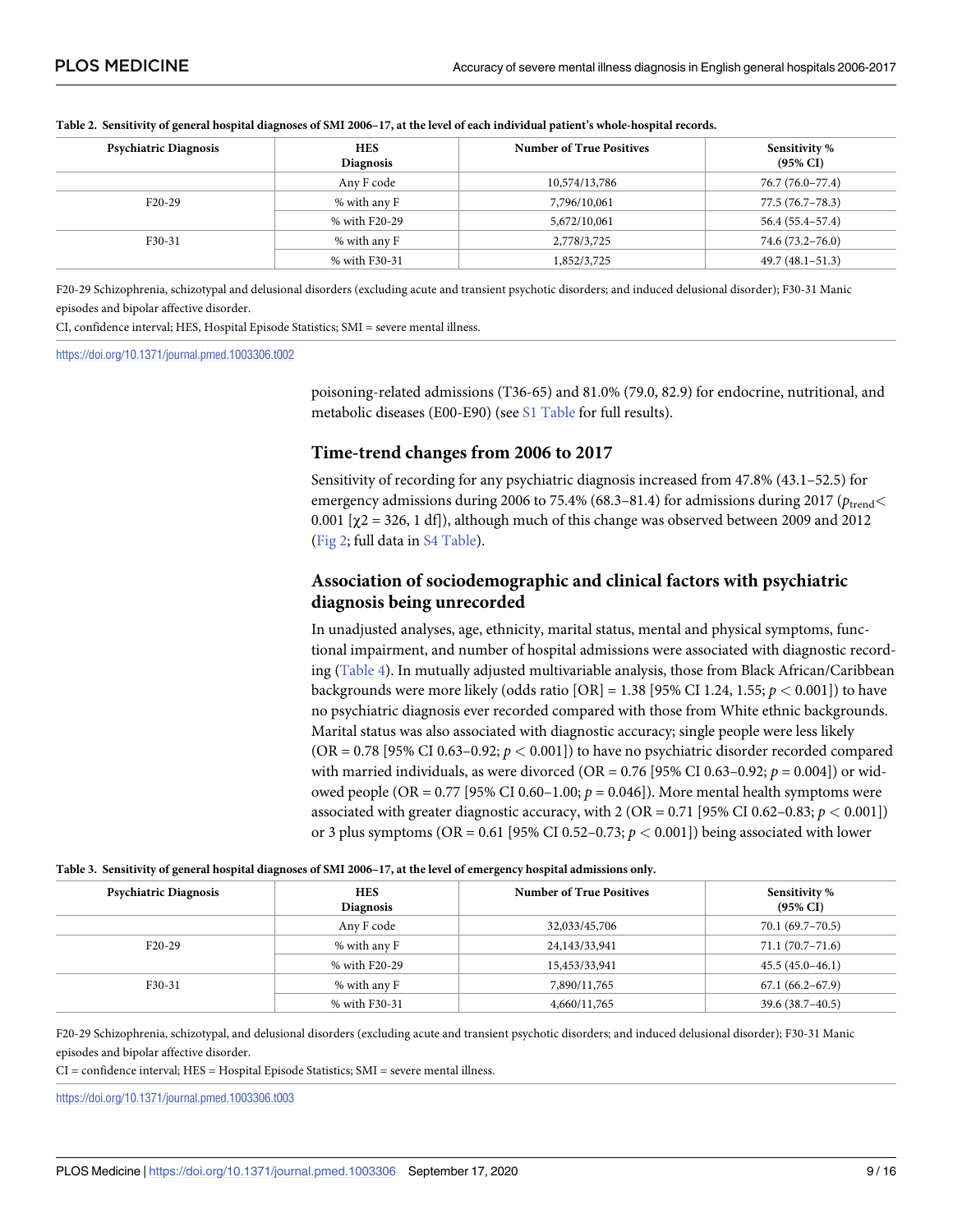<span id="page-9-0"></span>



<https://doi.org/10.1371/journal.pmed.1003306.g002>

| Sociodemographic and<br><b>Clinical Characteristics</b>                        |                               |                               |                       | <b>Unadjusted Analysis</b><br>$(n = 13,786)$ |                       | <b>Mutually Adjusted</b><br><b>Multivariable Analysis</b><br>$(n = 10, 189)$ |  |
|--------------------------------------------------------------------------------|-------------------------------|-------------------------------|-----------------------|----------------------------------------------|-----------------------|------------------------------------------------------------------------------|--|
|                                                                                |                               |                               | Odds Ratio (95%<br>CI | p value                                      | Odds Ratio (95%<br>CI | p value                                                                      |  |
| Age (per 10-year increment)                                                    |                               |                               | $0.89(0.87-0.91)$     | < 0.001                                      | $0.98(0.94 - 1.01)$   | 0.180                                                                        |  |
| Sex                                                                            | Female (Ref)                  |                               | 1                     |                                              | 1                     |                                                                              |  |
|                                                                                | Male                          |                               | $0.93(0.86 - 1.01)$   | 0.072                                        | $0.90(0.82 - 1.00)$   | 0.054                                                                        |  |
| Ethnicity                                                                      | White (Ref)                   |                               | 1                     |                                              | 1                     |                                                                              |  |
|                                                                                | Asian                         |                               | $1.35(1.13-1.62)$     | 0.001                                        | $1.10(0.87 - 1.38)$   | 0.424                                                                        |  |
|                                                                                | Black African/Caribbean       |                               | $1.51(1.38-1.66)$     | < 0.001                                      | $1.38(1.24 - 1.55)$   | < 0.001                                                                      |  |
|                                                                                | Mixed                         |                               | $1.33(1.03-1.72)$     | 0.027                                        | $1.26(0.93 - 1.71)$   | 0.136                                                                        |  |
|                                                                                | Other                         |                               | $1.64(1.38-1.94)$     | < 0.001                                      | $1.25(1.00-1.55)$     | 0.047                                                                        |  |
| <b>Marital Status</b>                                                          | Married (Ref)                 |                               |                       |                                              |                       |                                                                              |  |
|                                                                                | Single<br>Divorced<br>Widowed |                               | $0.78(0.70 - 0.87)$   | < 0.001                                      | $0.72(0.62 - 0.82)$   | $\,<$<br>0.001                                                               |  |
|                                                                                |                               |                               | $0.71(0.61 - 0.83)$   | < 0.001                                      | $0.76(0.63 - 0.92)$   | 0.004                                                                        |  |
|                                                                                |                               |                               | $0.57(0.46 - 0.70)$   | < 0.001                                      | $0.77(0.60 - 1.00)$   | 0.046                                                                        |  |
| Deprivation Score (per 10-unit increase)                                       |                               |                               | $1.01(0.98-1.05)$     | 0.467                                        | $1.01(0.96 - 1.06)$   | 0.824                                                                        |  |
| Clinical symptoms and function (Health of the Nation Outcome<br>Scale) domains | Mental Health<br>Subscale     | No Symptoms<br>(Ref)          | 1                     |                                              | 1                     |                                                                              |  |
|                                                                                |                               | 1 Symptom                     | $0.83(0.75-0.93)$     | 0.001                                        | $0.90(0.79 - 1.01)$   | 0.081                                                                        |  |
|                                                                                |                               | 2 Symptoms                    | $0.66(0.58 - 0.75)$   | < 0.001                                      | $0.71(0.62 - 0.83)$   | < 0.001                                                                      |  |
|                                                                                |                               | 3+ Symptoms                   | $0.53(0.46 - 0.61)$   | < 0.001                                      | $0.61(0.52 - 0.73)$   | < 0.001                                                                      |  |
|                                                                                |                               | Problem with Physical Illness |                       | < 0.001                                      | $0.84(0.74-0.95)$     | 0.004                                                                        |  |
|                                                                                | Problem with Daily Living     |                               | $0.54(0.49 - 0.60)$   | < 0.001                                      | $0.71(0.62 - 0.80)$   | < 0.001                                                                      |  |

#### [Table](#page-8-0) 4. Association of clinical and sociodemographic characteristics with psychiatric diagnosis of people with severe mental illness not being recorded in general **hospital records: Univariate and multivariable logistic regression.**

Multivariable analysis adjusted for age, sex, ethnicity, marital status, deprivation score, clinical symptoms and function and log number of hospital admissions.

<https://doi.org/10.1371/journal.pmed.1003306.t004>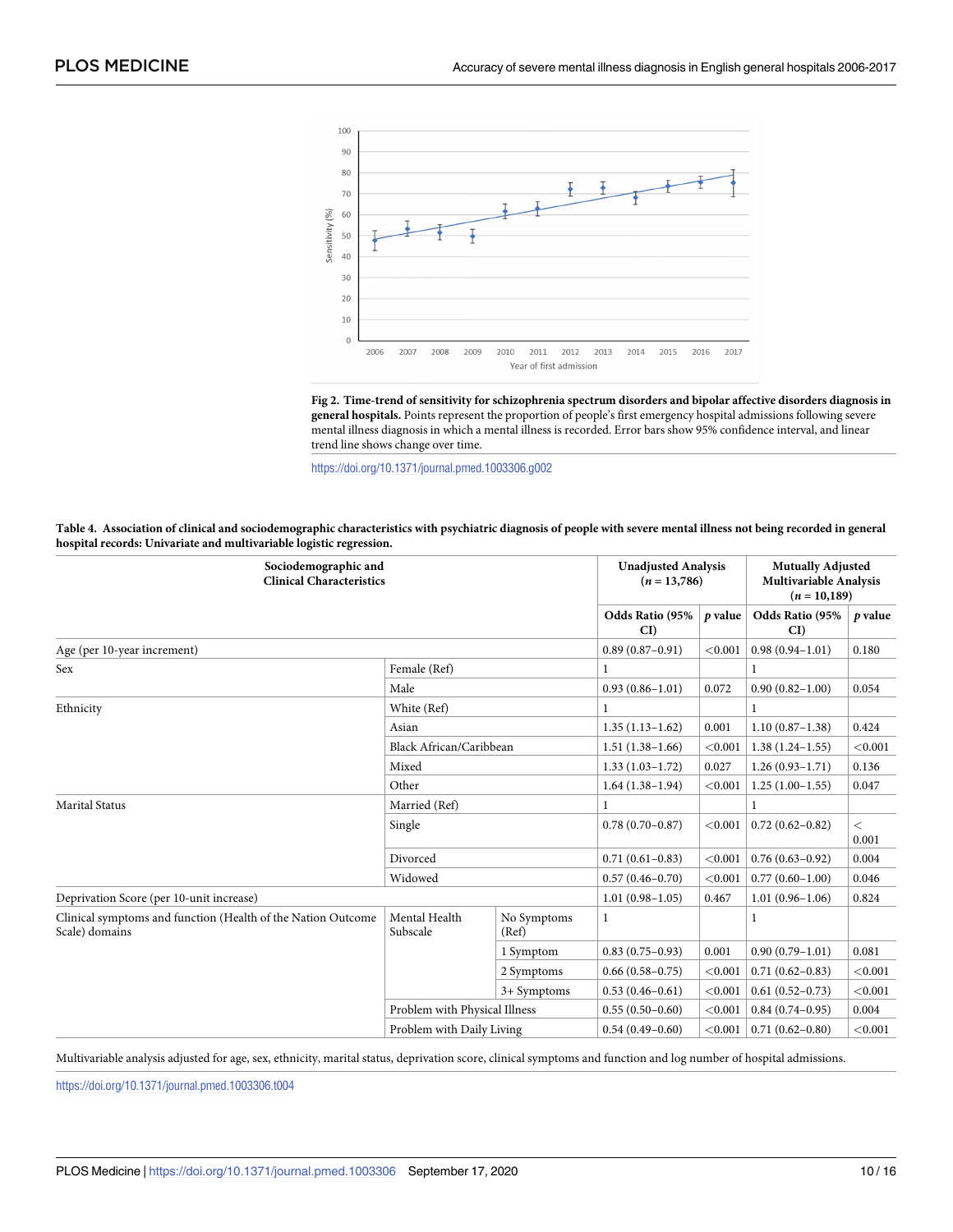<span id="page-10-0"></span>risk of no psychiatric diagnosis being recorded. Difficulties with activities of daily living (OR = 0.71; 95% CI 0.74–0.95; *p <* 0.001) and physical illness (OR = 0.84; 95% CI 0.74–0.95;  $p = 0.004$ ) were also associated with lower risk of unrecorded diagnosis. Results were consistent in sensitivity analyses without inclusion of HoNOS symptoms (S5 [Table](#page-13-0)) and with multiple imputation for missing covariates (S6 [Table](#page-13-0)).

#### **Discussion**

In this study, we examined accuracy of general hospital records for people with SMI admitted to general hospitals, finding that at least some form of psychiatric diagnosis was recorded in 70.1% of individual emergency hospital admissions and in 76.7% of patients' complete hospital discharge records. Our findings suggest that accuracy of SMI recording in general hospitals has improved over time with sensitivity for any psychiatric diagnosis in those experiencing emergency hospital admissions increasing from 47.8% in 2006 to 75.4% in 2017. Unrecorded psychiatric diagnosis was more likely in people with milder symptoms or higher ADL scores, married individuals, and ethnic minority groups.

Although there has been improvement in recording of SMI within the general hospitals investigated, our findings show there are nearly 25% of individuals with established SMI diagnosis who have never had a preexisting SMI recorded throughout their, on average, 3 subsequent general hospital admissions. Moreover, recording is lower for category-specific sensitivity. Thus, the proportion of individuals with schizophrenia spectrum disorders who received a diagnosis within that same ICD-10 F20-29 category was 56.4%, compared with 77.5% for recording of any psychiatric diagnosis, and for bipolar affective disorders, these figures were 49.7% and 74.6%, respectively. The lower sensitivity for more specific diagnoses may reflect uncertainty about diagnostic labels, including whether these are accurate and used or communicated appropriately [\[31](#page-15-0)]; there is the potential for disagreement between clinicians and for different diagnostic practices in different settings. The relatively low sensitivity at a category-level is potentially problematic, when considering the importance of specific diagnosis for treatment outcomes and continuity of care, such as the different symptom clusters, illness severity, and pharmacological treatment indicated for schizophrenia compared with, for example, an anxiety disorder [\[32](#page-15-0)].

We acknowledge, however, that it is not necessarily the role of a physician or surgeon in a physical healthcare setting to diagnose a specific psychiatric condition, and instead, recognition of the presence of a mental illness may suffice if it leads to a referral to more specialist mental healthcare service such as liaison psychiatry. Other holistic measures to promote the wellbeing of a general hospital inpatient with SMI may also be instituted after identification of the presence of a psychiatric disorder. These may include consultation with family to identify whether psychiatric symptoms are new or preexisting, discussion with community mental health teams, or provision of a side room offered so that sleep could be prioritized.

We are not aware of any previous studies that have examined sensitivity of psychiatric diagnosis recording in English general hospitals, so cannot compare our findings directly with others. Our findings are lower than the 88% and 96.3% coding accuracy reported for general practice EHR [[10,](#page-14-0) [33](#page-15-0)] and deliberate self-poisoning admissions in UK hospital [[34\]](#page-15-0). However, general practice records are likely to include lifelong diagnostic records, rather than be a snapshot of a clinical episode such as hospital admissions, so may be more likely to include a diagnosis received in another service sector. Self-poisoning is likely to have been the cause of presentation to hospital, and so recording of this is expected to be higher. Sensitivity in our study was higher than the figure of 52% reported for recognition of alcohol disorders by hospital staff [\[12](#page-14-0)].

Increased recording of diagnosis since the introduction of payment by results in 2006/2007 from 49.5% to 81.3% in 2017 is likely due to a range of different reasons from changes to policy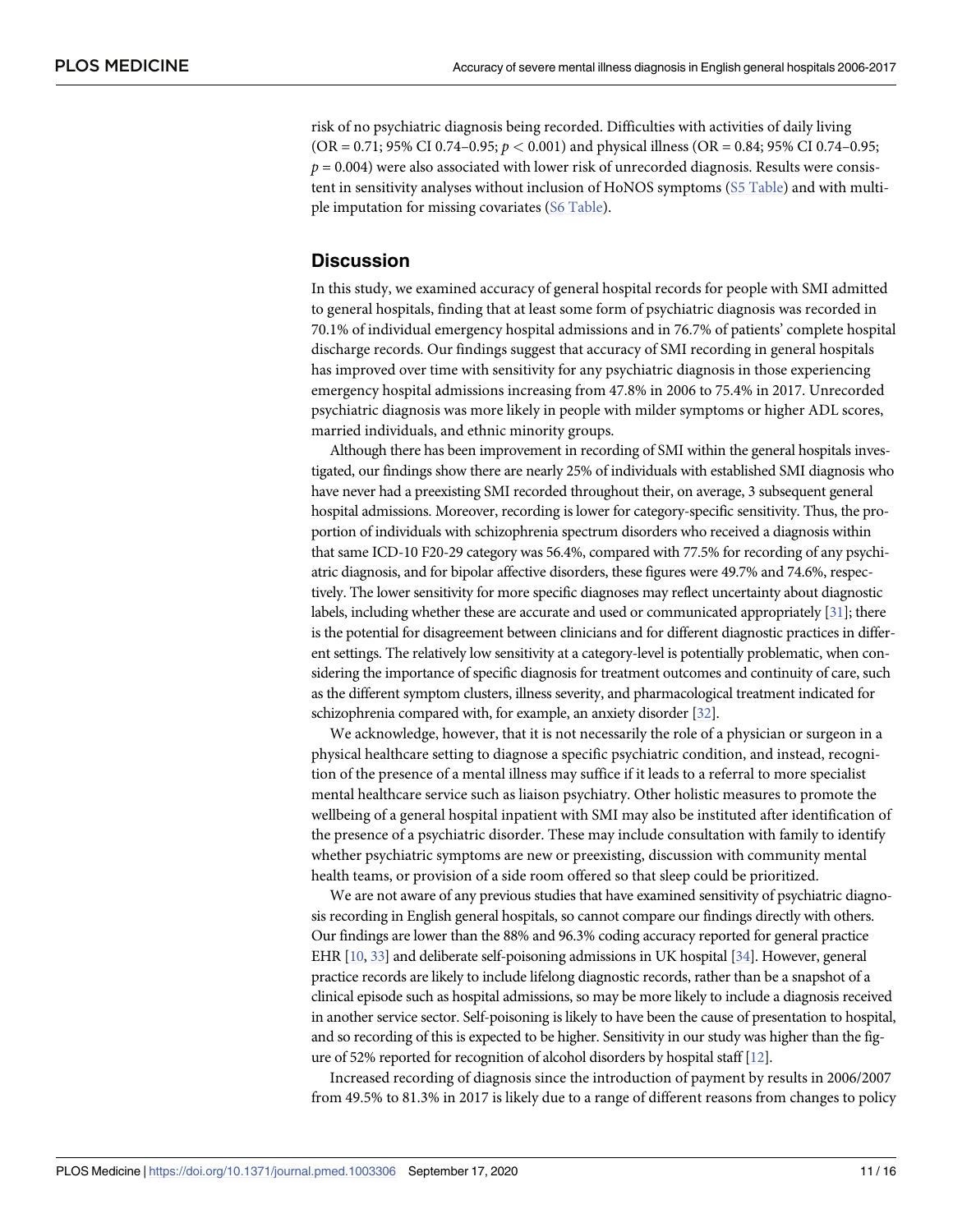<span id="page-11-0"></span>approaches such as the "Five-Year Forwards" plan for whole-person centered care [[34](#page-15-0)], financial incentives [[35](#page-15-0)], improvements in coding practices [\[35\]](#page-15-0), and expansion of liaison psychiatric services [\[36\]](#page-15-0), whereby psychiatric diagnoses are more readily available (whether assigned anew or confirmed from previous records) from mental health specialists.

The association between clinical symptoms and unrecorded psychiatric diagnosis showed a dose–response gradient. It is likely that increasing symptom severity reflects clinical complexity meaning that difficulties are more prominent, and diagnosis is therefore more likely to be recorded. Similarly, symptom severity might reflect more frequent or longer hospital admissions during which clinicians have more opportunity to investigate clinical records. These individuals might be better known to clinical staff as they have more regularly updated HES records. People with milder SMI are less likely to have acute psychiatric healthcare needs, so lower accuracy in milder cases may be of less concern.

Unrecorded diagnosis was more common in individuals from Black African/Caribbean or other ethnic minority backgrounds. There are several potential reasons for this, relating to patient or service-level factors [\[37\]](#page-15-0). Patient-level factors include language barriers, lack of information disclosure, or distrust of clinicians from different backgrounds, and service-level factors include clinician bias, stigma, or lack of cultural awareness [[38](#page-15-0)]. Considering poor health outcomes for people from minority ethnic groups with SMI, including increased cardiovascular risk factors [\[39\]](#page-15-0), reduced support post discharge [\[40](#page-15-0)], and increased rates of compulsory admissions [\[41\]](#page-15-0), this is particularly concerning. Recording of SMI in general hospitals might be an early opportunity for support as this is a setting for key treatment decisions and an opportunity for enhanced continuity of care [[9](#page-14-0), [42](#page-15-0)]. We did not find association of diagnostic accuracy with Asian or mixed backgrounds, possibly because of the smaller sample size giving less statistical power or reflecting other factors such as socioeconomic status.

Counter to our expectation based on analyses of other mental disorders [[43](#page-15-0), [44](#page-15-0)], being married was associated with higher likelihood of diagnosis being unrecorded. This may be explained by marital status being a marker of SMI severity and chronicity, whereby symptoms are higher in those who are single as compared with those in relationships. However, adjustment for symptom severity did not attenuate this association. Alternatively, it may be that support from a partner makes mental health symptoms less apparent as clinicians might assume that someone is receiving support from home or feel less inclined to ask about symptoms of mental illness. Similarly, it might be that partners are less reluctant to disclose information in regard to SMI diagnosis because of increased stigma associated with such conditions.

Sensitivity appeared to vary according to the primary reason for admission so that admissions for poisoning (which may have been precipitated by mental health symptoms) or those for endocrine and metabolic conditions (which may result from psychotropic adverse effects) had higher diagnostic recording. The lower recording for pregnancy and childbirth-related is of concern and warrants further future investigation, though it may reflect coding practice differences.

Important strengths of this study include its large sample size, representativeness of people with SMI diagnosis, and data availability over a decade enabling analysis of changes over time. The main limitation is that EHRs are not primarily collected for research purposes, meaning that using SLaM records as the "reference standard" might be problematic because the amount of clinical contact before diagnosis, and the diagnostic process may have varied, so some of our cohort may have been misdiagnosed. However, SLaM provides specialist diagnostic services, and we grouped patients according to the most recent recorded diagnoses from either structured quantitative health outcomes or rich unstructured clinical records. This approach also allowed construction of a large cohort that was representative of people with clinically diagnosed SMI, which would not have been feasible had we interviewed all participants with a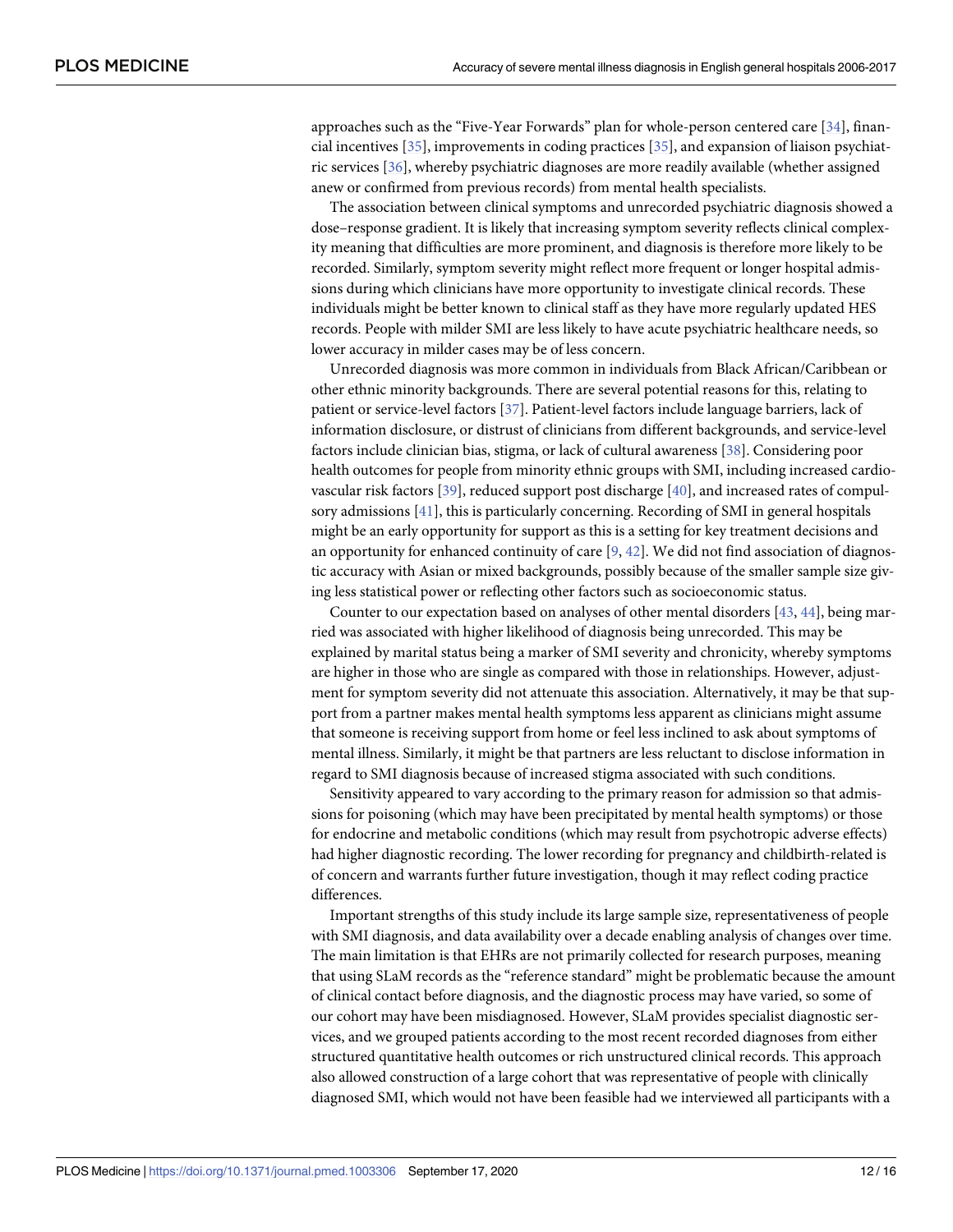<span id="page-12-0"></span>standardized clinical assessment. Although there is wider debate about the validity of psychiatric diagnostic constructs [[45](#page-15-0)], SMI categories are considered stable and persistent over time [\[46\]](#page-15-0). Furthermore, our primary analysis considered sensitivity at the level of all psychiatric diagnoses, for example, whether an individual with schizophrenia had any mental illness recorded, as we acknowledged the potential limitations of the reference standard.

Our cohort's derivation from secondary mental health services may have meant that participants had more pronounced symptoms and care-seeking behaviors, which would likely result in overestimation of sensitivity, but we included individuals with SMI in remission and included a range of clinical severity. Although HES records cover all English hospitals, most admissions will have been in South London hospitals. Diagnostic practice in rural settings where clinical populations and resources may differ. Finally, use of general hospital discharge diagnoses may miss nuances of diagnostic practice in general hospital in which the SMI may have been recognized during the admission but not recorded on final discharge, and our observational study design meant that we were unable to examine whether diagnostic recording affected clinical outcomes.

Future studies should examine whether diagnostic recording affects outcomes, such as length of stay or readmission rate, and has any negative effects such as stigma or diagnostic overshadowing of physical illness. This may require more detailed scrutiny of individuals' case records and could be analyzed as part of future evaluations of liaison/consultation psychiatry services. It is also important to consider other relevant metrics of diagnostic accuracy, such as positive predictive value or specificity, which would require reference-standard data representative of people without psychiatric illness. Future research should also aim to elucidate the mechanisms for association between ethnicity, marital status, and symptom severity and diagnostic recording in general hospitals and evaluate effective approaches to improving diagnostic practice.

Our findings have important clinical, research, and policy implications. Researchers wishing to use hospital EHRs such as HES to ascertain cases of schizophrenia-like illnesses and bipolar disorder should be aware that around one quarter of known cases are likely to be unrecorded and there is potential for systematic bias whereby ethnic minorities, married people, and people with milder symptoms will be missed. Although our findings suggest that sensitivity is improving over time, there were around 30% of admissions in which people with established SMI did not have any psychiatric diagnosis recorded, suggesting that more needs to be done by policymakers to bridge the gap for "whole-person centered" care. Hospital settings should endeavor to improve diagnostic recording, particularly for high-risk groups. This may include training staff in culturally sensitive diagnosis for ethnic minority populations, expansion of mental healthcare input in general hospitals and collaborative working with these liaison psychiatry services, and proactive contact with primary care and mental health services to elicit information about past psychiatric history. Better data sharing between physical and mental health services such as through harmonized clinical records could improve accuracy of mental illness in physical healthcare, and physical illness in mental healthcare services, to move towards truly integrated healthcare for people with mental illness.

## **Supporting information**

**S1 STROBE [Checklist.](http://journals.plos.org/plosmedicine/article/asset?unique&id=info:doi/10.1371/journal.pmed.1003306.s001)** STROBE, Strengthening the Reporting of Observational Studies in Epidemiology.

(DOCX)

**S1 [Text](http://journals.plos.org/plosmedicine/article/asset?unique&id=info:doi/10.1371/journal.pmed.1003306.s002). Prospective analysis plan.** (DOCX)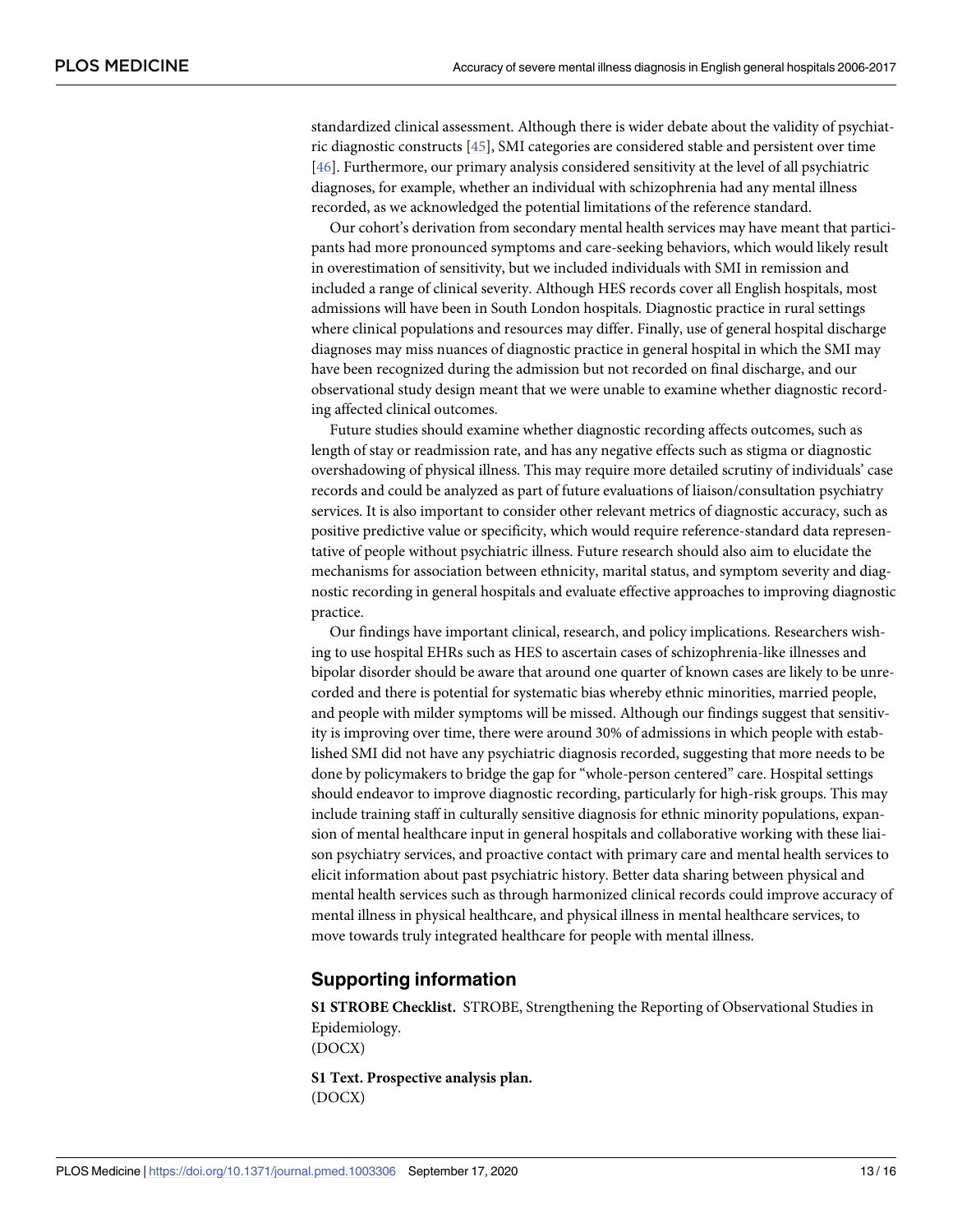<span id="page-13-0"></span>**S1 [Table.](http://journals.plos.org/plosmedicine/article/asset?unique&id=info:doi/10.1371/journal.pmed.1003306.s003) Primary diagnosis (ICD-10 code) for emergency hospital admissions of people with severe mental illness.** ICD-10, International Statistical Classification of Diseases and Related Health Problems, Tenth Revision. (DOCX)

**S2 [Table.](http://journals.plos.org/plosmedicine/article/asset?unique&id=info:doi/10.1371/journal.pmed.1003306.s004) Clinical characteristics of people with severe mental illness admitted to a general hospital, according to whether mental illness was recorded in their hospital records.** (DOCX)

**S3 [Table.](http://journals.plos.org/plosmedicine/article/asset?unique&id=info:doi/10.1371/journal.pmed.1003306.s005) Disorder-specific sensitivity of general hospital emergency admission records for people with severe mental illness.** (DOCX)

**S4 [Table.](http://journals.plos.org/plosmedicine/article/asset?unique&id=info:doi/10.1371/journal.pmed.1003306.s006) Recording of mental illness in people with severe mental illness admitted to general hospitals: By year of first emergency hospital admission.** (DOCX)

**S5 [Table.](http://journals.plos.org/plosmedicine/article/asset?unique&id=info:doi/10.1371/journal.pmed.1003306.s007) Association of sociodemographic characteristics with recording of mental illness in general hospital records: Multivariable regression without Health of Nation Outcome Scale clinical characteristics.** (DOCX)

**S6 [Table.](http://journals.plos.org/plosmedicine/article/asset?unique&id=info:doi/10.1371/journal.pmed.1003306.s008) Association of clinical and sociodemographic characteristics with psychiatric diagnosis of people with severe mental illness not being recorded in general hospital records: Multivariable regression with multiple imputation for missing variables.** (DOCX)

## **Author Contributions**

**Conceptualization:** Hassan Mansour, Christoph Mueller, Andrew Sommerlad.

**Data curation:** Hassan Mansour, Christoph Mueller, Hitesh Shetty.

**Formal analysis:** Hassan Mansour, Christoph Mueller.

**Funding acquisition:** Robert Stewart.

**Investigation:** Hassan Mansour, Christoph Mueller, Andrew Sommerlad.

**Methodology:** Hassan Mansour, Christoph Mueller, Katrina A. S. Davis, Alexandra Burton, David Osborn, Robert Stewart, Andrew Sommerlad.

**Project administration:** Hassan Mansour, Christoph Mueller, Hitesh Shetty, Robert Stewart.

**Supervision:** Christoph Mueller, Andrew Sommerlad.

**Visualization:** Hassan Mansour.

**Writing – original draft:** Hassan Mansour.

**Writing – review & editing:** Hassan Mansour, Christoph Mueller, Katrina A. S. Davis, Alexandra Burton, Matthew Hotopf, David Osborn, Robert Stewart, Andrew Sommerlad.

#### **References**

**[1](#page-2-0).** Simeone JC, Ward AJ, Rotella P, Collins J, Windisch R. An evaluation of variation in published estimates of schizophrenia prevalence from 1990-2013: a systematic literature review. BMC Psychiatry. 2015; 15(1):193.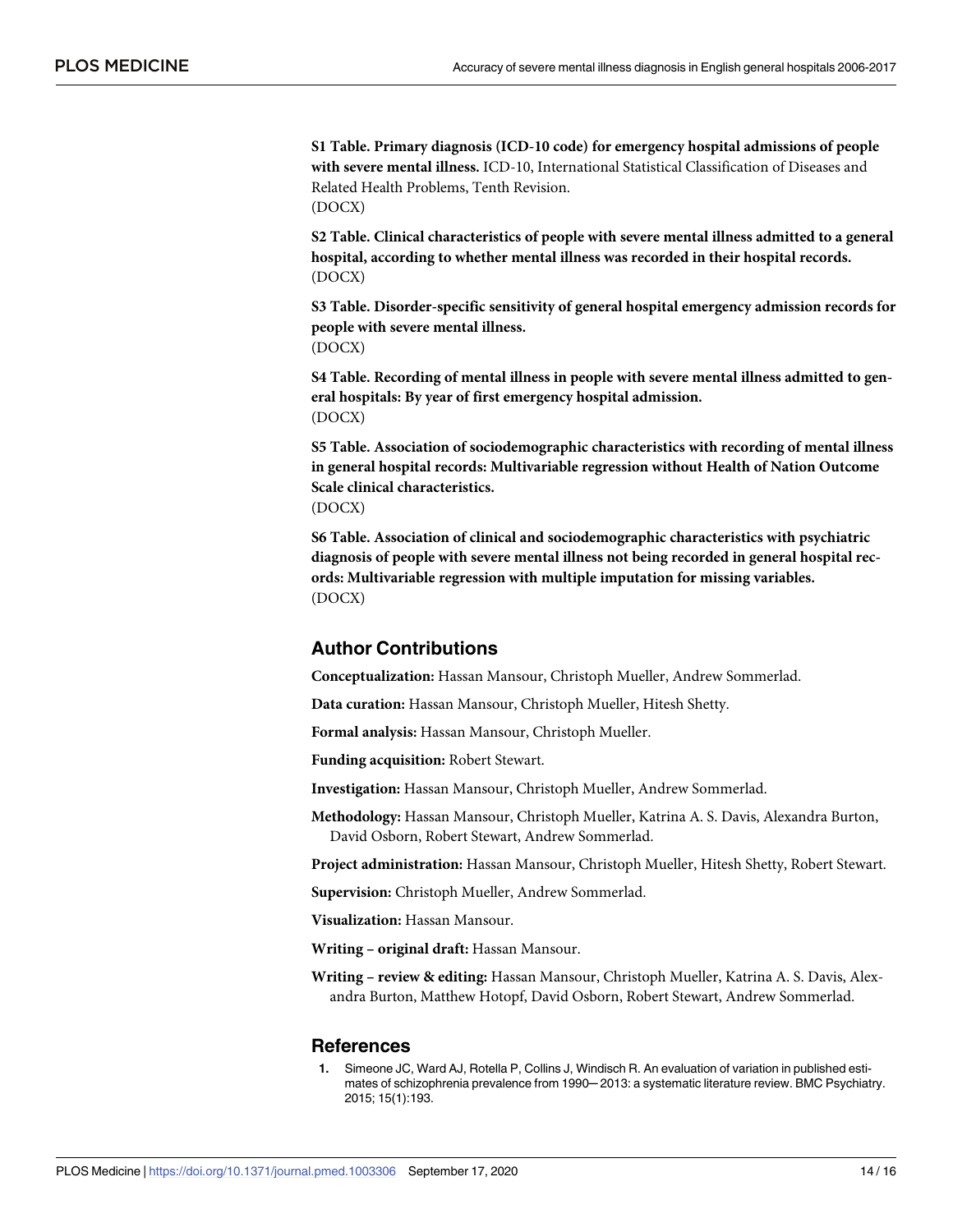- <span id="page-14-0"></span>**[2](#page-2-0).** Merikangas KR, Jin R, He J-P, Kessler RC, Lee S, Sampson NA, et al. Prevalence and correlates of bipolar spectrum disorder in the world mental health survey initiative. Archives of General Psychiatry. 2011; 68(3):241–51.
- **[3](#page-2-0).** Correll CU, Solmi M, Veronese N, Bortolato B, Rosson S, Santonastaso P, et al. Prevalence, incidence and mortality from cardiovascular disease in patients with pooled and specific severe mental illness: a large-scale meta-analysis of 3,211,768 patients and 113,383,368 controls. World Psychiatry. 2017; 16 (2):163–80.
- **[4](#page-2-0).** Jayatilleke N, Hayes RD, Chang C-K, Stewart R. Acute general hospital admissions in people with serious mental illness. Psychological medicine. 2018; 48(16):2676–83.
- **[5](#page-2-0).** Saha S, Chant D, McGrath J. A systematic review of mortality in schizophrenia: is the differential mortality gap worsening over time? Archives of General Psychiatry. 2007; 64(10):1123–31.
- **[6](#page-2-0).** Hayes JF, Marston L, Walters K, King MB, Osborn DP. Mortality gap for people with bipolar disorder and schizophrenia: UK-based cohort study 2000–2014. The British Journal of Psychiatry. 2017; 211 (3):175–81.
- **[7](#page-2-0).** Vos T, Flaxman AD, Naghavi M, Lozano R, Michaud C, Ezzati M, et al. Years lived with disability (YLDs) for 1160 sequelae of 289 diseases and injuries 1990–2010: a systematic analysis for the Global Burden of Disease Study 2010. The Lancet. 2012; 380(9859):2163–96.
- **[8](#page-2-0).** Firth J, Siddiqi N, Koyanagi A, Siskind D, Rosenbaum S, Galletly C, et al. The Lancet Psychiatry Commission: a blueprint for protecting physical health in people with mental illness. The Lancet Psychiatry. 2019; 6(8):675–712.
- **[9](#page-2-0).** Phelan M, Stradins L, Morrison S. Physical health of people with severe mental illness: can be improved if primary care and mental health professionals pay attention to it. British Medical Journal Publishing Group; 2001.
- **[10](#page-2-0).** Nazareth I, King M, Haines A, Rangel L, Myers S. Accuracy of diagnosis of psychosis on general practice computer system. British Medical Journal. 1993; 307(6895):32–4.
- **[11](#page-2-0).** Sellar C, Goldacre M, Hawton K. Reliability of routine hospital data on poisoning as measures of deliberate self poisoning in adolescents. Journal of Epidemiology & Community Health. 1990; 44(4):313–5.
- **[12](#page-2-0).** Mitchell AJ, Meader N, Bird V, Rizzo M. Clinical recognition and recording of alcohol disorders by clinicians in primary and secondary care: meta-analysis. The British Journal of Psychiatry. 2012; 201 (2):93–100.
- **[13](#page-2-0).** Davis KA, Sudlow CL, Hotopf M. Can mental health diagnoses in administrative data be used for research? A systematic review of the accuracy of routinely collected diagnoses. BMC Psychiatry. 2016; 16(1):263.
- **[14](#page-2-0).** Casey JA, Schwartz BS, Stewart WF, Adler NE. Using electronic health records for population health research: a review of methods and applications. Annual review of public health. 2016; 37:61–81.
- **[15](#page-2-0).** Stewart R, Soremekun M, Perera G, Broadbent M, Callard F, Denis M, et al. The South London and Maudsley NHS foundation trust biomedical research centre (SLAM BRC) case register: development and descriptive data. BMC Psychiatry. 2009; 9(1):51.
- **[16](#page-2-0).** Cunningham H. GATE, a general architecture for text engineering. Computers and the Humanities. 2002; 36:223–54.
- **[17](#page-3-0).** Von Elm E, Altman DG, Egger M, Pocock SJ, Gøtzsche PC, Vandenbroucke JP, et al. The Strengthening the Reporting of Observational Studies in Epidemiology (STROBE) statement: guidelines for reporting observational studies. Journal of Clinical Epidemiology. 2008; 61(4):344–9.
- **[18](#page-3-0).** Organization WH. ICD-10: international statistical classification of diseases and related health problems: tenth revision. 2004.
- **[19](#page-3-0).** Surtees P, Kendell R. The hierarchy model of psychiatric symptomatology: an investigation based on present state examination ratings. The British Journal of Psychiatry. 1979; 135(5):438–43.
- **[20](#page-3-0).** Davis KAS, Bashford O, Jewell A, Shetty H, Stewart RJ, Sudlow CL, et al. Using data linkage to electronic patient records to assess the validity of selected mental health diagnoses in English Hospital Episode Statistics (HES). PLoS ONE. 2018; 13(3).
- **[21](#page-3-0).** Benabarre A, Vieta E, Colom F, Martinez-Aran A, Reinares M, Gasto C. Bipolar disorder, schizoaffective disorder and schizophrenia: epidemiologic, clinical and prognostic differences. European Psychiatry. 2001; 16(3):167–72.
- **[22](#page-3-0).** Digital N. Hospital Episode Statistics (HES) 2019 [cited 2019 Aug 24]. Available from: [https://digital.nhs.](https://digital.nhs.uk/data-and-information/data-tools-and-services/data-services/hospital-episode-statistics) [uk/data-and-information/data-tools-and-services/data-services/hospital-episode-statistics](https://digital.nhs.uk/data-and-information/data-tools-and-services/data-services/hospital-episode-statistics)
- **[23](#page-4-0).** Smith T, Noble M, Noble S, Wright G, McLennan D, Plunkett E. The English indices of deprivation 2015. London: Department for Communities and Local Government. 2015.